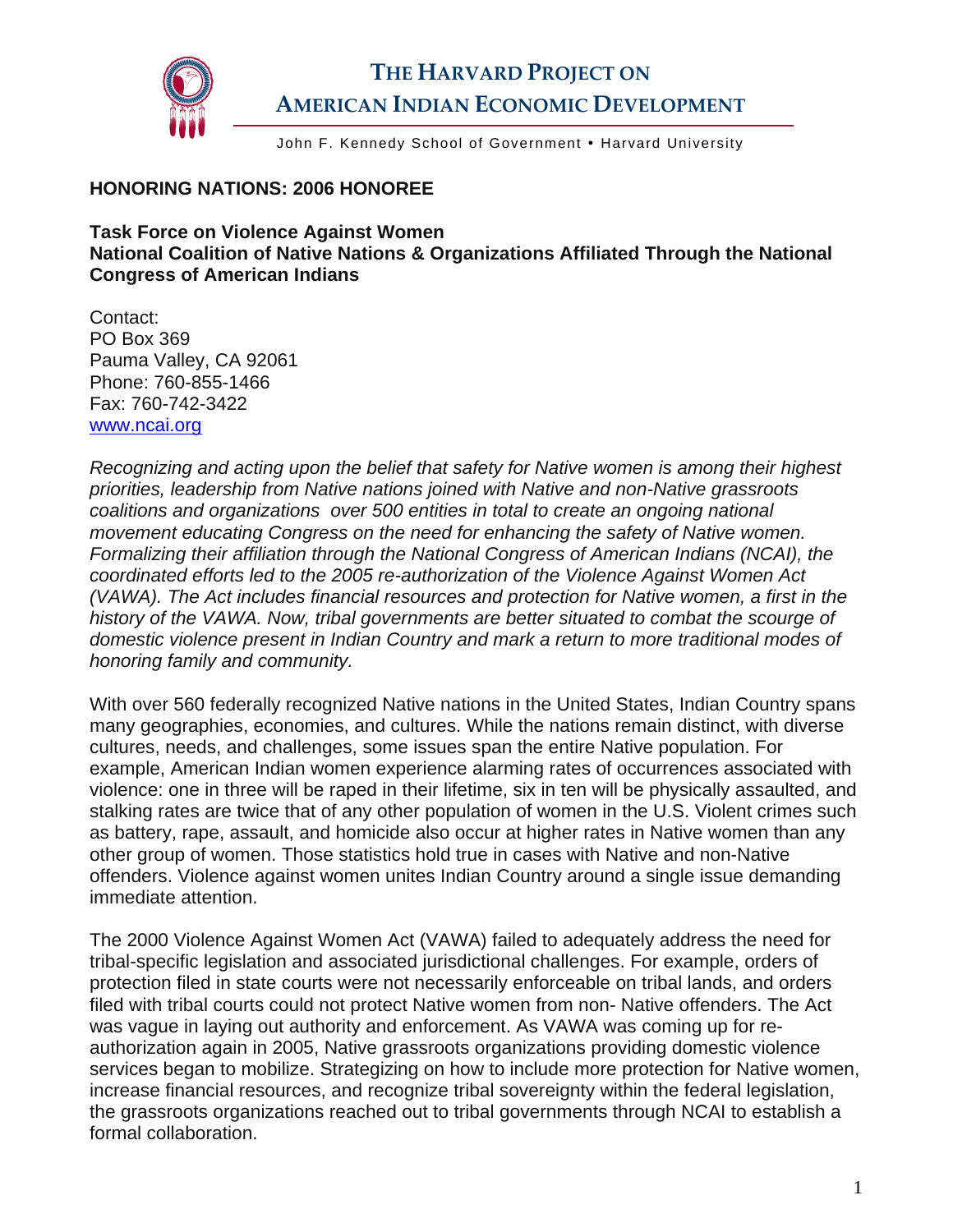In 2003, after a number of presentations and one-on-one meetings with as many tribal leaders, regional organizations, and service providers as possible, NCAI unanimously passed a resolution to create the Task Force on Violence Against Women. The Task Force became the administrative hub for partnerships among Native organizations and with non-Native organizations and began organizing quarterly meetings. Through its efforts, several things quickly became apparent. First, domestic violence in Indian Country is a policy issue that can no longer be treated as a dirty little secret. Second, when tribes come together and combine efforts over shared concerns, their impact is dramatically heightened: As a result of the Task Force's efforts, the 2005 re-authorization dramatically improved VAWA for tribes and Native citizens. Third, by partnering with national groups not necessarily familiar with Indian Country over similar matters, Native nations greatly expand their voice. And finally, it was officially recognized that if Native nations do not provide for the protection and health of their families, the future of those nations is gravely at stake.

Native nations taking initiative and treating violence against women as a policy issue paved the way for the Task Force to assist individual tribal governments' efforts. The Task Force has been able to educate tribal leaders about available resources, provide technical assistance for the implementation of programs, and facilitate meaningful government-togovernment consultation as mandated by the VAWA re-authorization. For example, the educational efforts draw on, and demonstrate how direct access to federal crime databases can positively impact citizen protection. Now the tribes are able to enter in and request data supporting measures such as orders of protection. Also, the Task Force successfully fought to include government-to-government relations under the responsibilities of the Department of Justice's Office of Violence Against Women. As part of the legislation, tribes are now guaranteed annual consultation and a tribal deputy position.

By affiliating through NCAI, the Task Force immediately placed the critical issue of violence against women at the forefront of issues facing native leaders. NCAI, founded in 1944, historically stresses the need for unity and cooperation among tribal governments for the protection of their treaty and sovereign rights. Now serving as the major national intertribal government organization, NCAI is perhaps the best positioned organization to monitor federal policy and coordinate efforts to inform federal decisions that affect Native nations' interests. It is noteworthy, that the Task Force did not limit its legislative efforts to only NCAI membership, but instead, joined together non-member grassroots and service organizations with NCAI to maximize the contributions of all.

The Task Force has also forged partnerships with many non-Native entities that address concerns central to violence against women. This has served to not only expand the voice of the Native nations, but has also increased the momentum of efforts already in place. Additionally, it educates others about Native-specific concerns and statistics. The alliances with other national domestic violence organizations assisted legislative efforts: Non-Native national organizations did not fight the funds earmarked for Native nations, and some actively supported funding for Native issues.

Placing the issue of violence against women at the forefront of tribal governments' agendas serves to remind everyone that the heart of sovereignty, development, and cultural survival rests with the health of our individual families. Violence against those who bring life has never been attributed to traditional values of any Native nation and therefore must be purged from our existing systems. The paraphrased words of one tribal leader demonstrate the importance of the issue: It's essential that we continue aggressive efforts since the future of the nation depends on the strength of the women. Violence against women is not just a social issue. It even affects our ability to develop economically. And, another leader stated: The